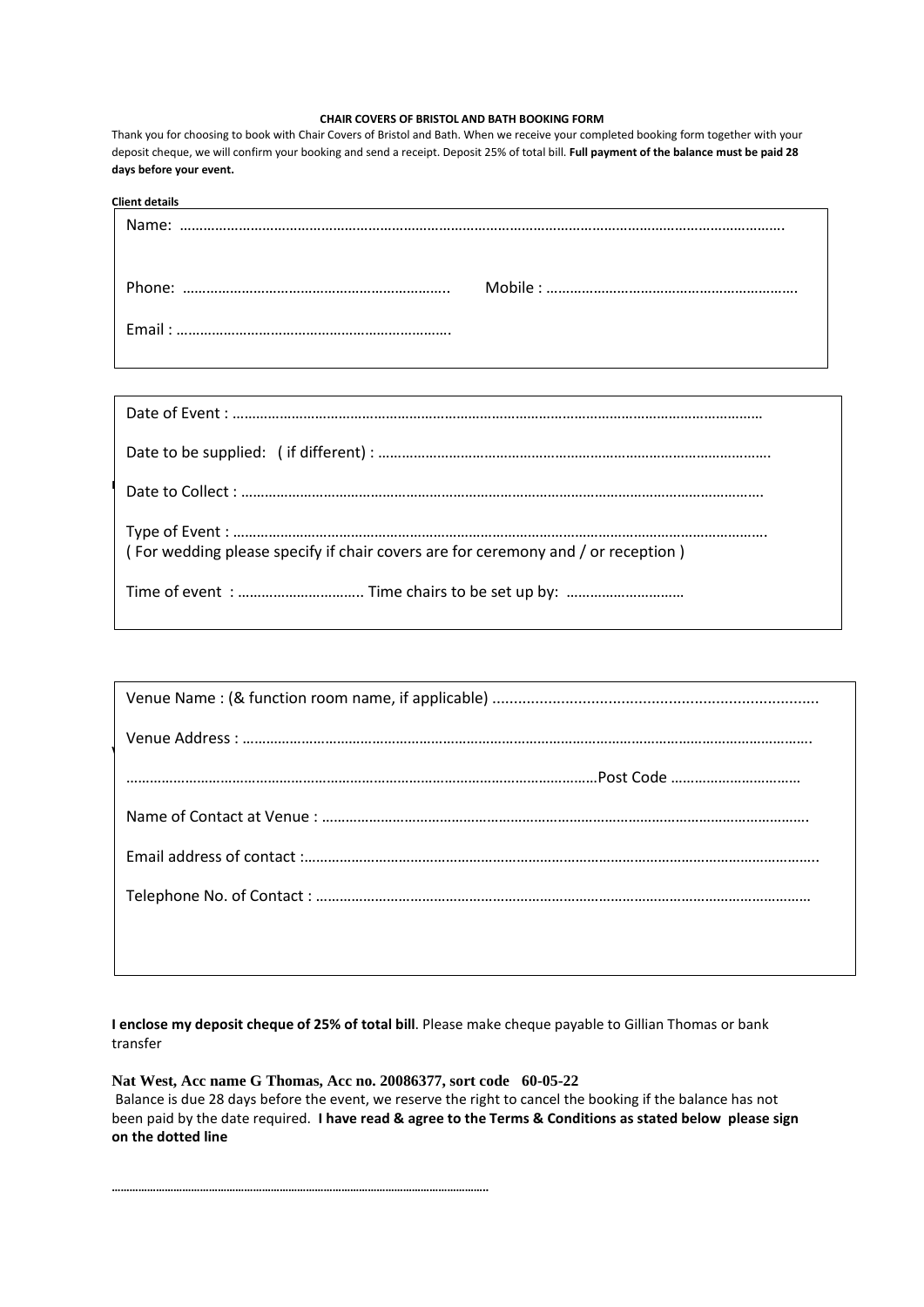# **hire information - please indicate items and numbers required**

| <b>CHAIR COVERS</b><br><b>Numbers</b><br>required | white lycra                  | ivory lycra             | black lycra                             | white loose fitting              | ivory damask<br>loose fitting |
|---------------------------------------------------|------------------------------|-------------------------|-----------------------------------------|----------------------------------|-------------------------------|
| <b>SASHES</b><br><b>Numbers</b><br>required       | colour                       | organza                 | satin                                   | taffeta                          | chiffon ruffle white          |
| hessian                                           | lace                         | sandwich board          | arrow blackboard                        | heart blackboard                 | narrow arch                   |
| wide arch                                         | 4ft LOVE<br>letters          | bay tree                | pillar                                  | tall lantern                     | flower wall                   |
| 6.3m aisle runner                                 | 10.2 aisle<br>runner         | traditional post<br>box | wishing well                            | vintage suitcase                 | large bird cage               |
| tray on legs                                      | 3 tier stand                 | glass plate             | glass bowl                              | heart tray                       | metal heart container         |
| white wicker<br>heart                             | white faux<br>flower garland | satin ring cushion      | just married hessian<br>bunting         | Mr & Mrs hessian<br>bunting      | wooden Mr & Mrs letters       |
| tall wine glass                                   | tall glass jar               | medium glass jar        | 50cm martini glass                      | 27cm martini glass               | round glass bowl              |
| glass cube vase                                   | utensils                     | Massive glass<br>bowl   | 80cm lily vase                          | 3 x red lily vases               | 60cm lily vase                |
| mirror plate                                      | 30cm bird<br>cage            | 40cm bird cage          | faux candle                             | white step ladder                | cream metal jug               |
| white metal easel                                 | <b>LOVE letters</b><br>small | Mr & Mrs sign           | Mrs & Mrs sign                          | Shabby chic bike                 | bridesmaid bouquet            |
| Glass bottles                                     | Small glass<br>bottles       | Vintage apple<br>boxes  | 40cm silk flower<br>filled LOVE letters | 40cm silk flower<br>filled heart |                               |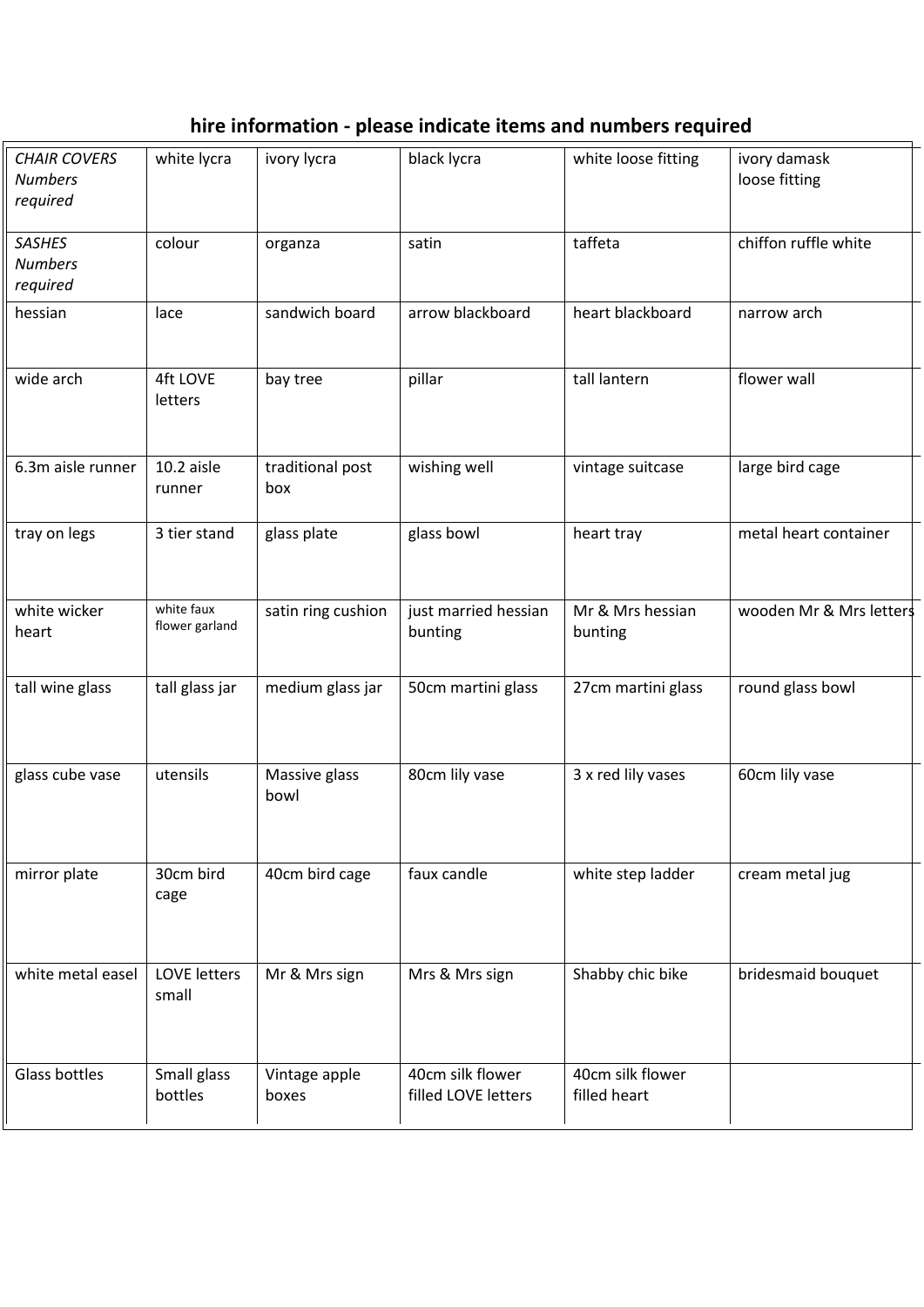**ADDITIONAL INFORMATION** Please describe theme and requirements as discussed for table and venue decorations, and any extra information.

# **CHAIR COVERS OF BRISTOL AND BATH - WEDDING CHAIR COVER HIRE BRISTOL**

07768 625 868 [info@chaircoversofbristolandbath.co.uk](mailto:info@chaircoversofbristolandbath.co.uk)

# **Terms & Conditions**

The company is : Chair Covers of Bristol and Bath Great Elms Elms Cross Bradford on Avon **Wiltshire** BA15 2AD

The 'Hirer' is any person or company who has agreed to hire Goods from the Company. Goods or equipment means goods provided by the Company in accordance with the Company's Terms and Conditions of hire.

## **Ownership**

All Goods & Equipment remains the property of the Company 'Chair Covers of Bristol and Bath'.

### **Insurance & Liability**

During the period that the Goods and equipment are hired - from the time it is left at the venue/premises until it is collected, it is the Hirer's sole responsibility to ensure that the hired items are fully covered by either their own insurance or the venues insurance with regard to public liability risks. Chair Covers of Bristol and Bath will not be liable with respect to any claims made by any person for the death, personal injury, or damage caused by or in conjunction with the hired items from Chair Covers of Bristol and Bath.

### **Booking & Deposit**

The booking form must be completed, a non- refundable deposit of 25% of total bill is required to secure the booking, the final invoice will be sent to the leading name on the booking form and the balance must be paid 28 days prior to the event. If payment is not received before this time we will assume that our services are no longer required and the booking will be cancelled. Payment can be made by cheque or bank transfer.

### **Cancellation**

Cancellation up to 4 weeks before the event will not be charged, however the deposit is nonrefundable and will not be returned to the hirer. If the event is cancelled less than 4 weeks to the event the full amount is required.

### **Changes to an order**

Changes can be made to an order up to 4 weeks prior to the event. After the invoice has been paid, we are unable to offer any refunds, but can offer exchanges subject to availability. Items can be